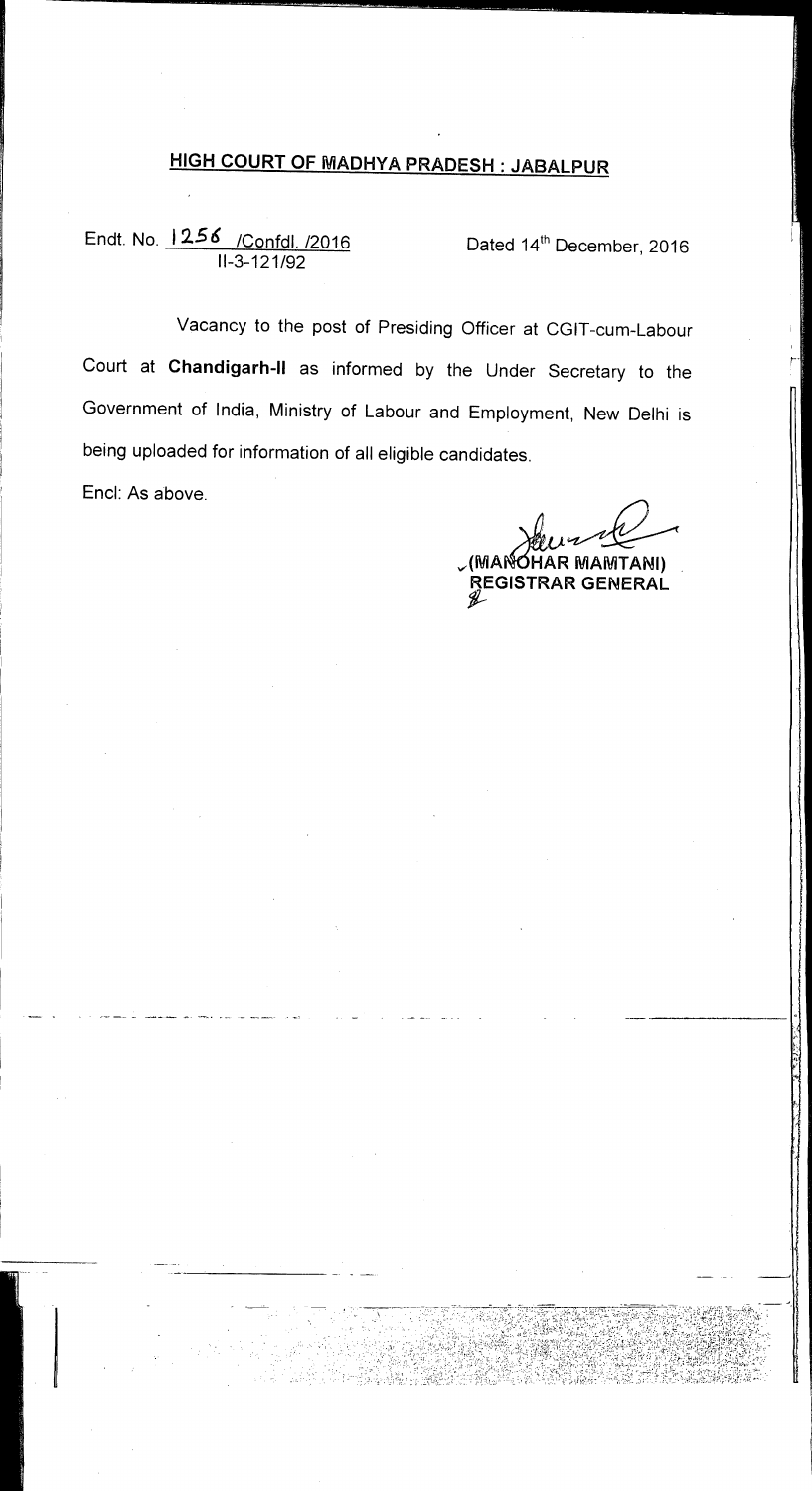Sec. 7 Sec. 7] 「「大きなので、このは、「おものののから、「おもののから」

1947

 $\overline{5}$ 

(3) A person shall not be qualified for appointment as the presiding officer The Industrial Disputes Act, 1947

S,

Ç

of a Labour Court, unless l(a) he is, or has been, a Judge of a High Court, or,

 $\widehat{\mathbf{e}}$ he has, for a period of not leve than three years. been a Digitic! Judge or an Additional District Judge; or 

 $\mathfrak{t}$ i(b); he has held any judicial office in India for 101 less than seven years,

algel he has been the presiding officer of a labour Court constituted

ŝ Thider any provincial Act or State Act for not less than inve years. he is or has been a Deputy Chief Labour Commissioner (Central) or point Commissioner of the State Labour Department, having a department including three years of scoepence as Conciliation degree in law and at least seven years' experience in the labour

Officer: "" the case may be, before being appointed es the presiding officer, or from the service of the Central Government or. State Government, as Provided that no such Deputy Chief Labour Commissioner or corrected that no such Deputy Chief Labour Commissioner shall be appointed unique

මේ experience in the graded he is on officer of Indian Legal Service in Grade III with three years' **REAGAN AND REAGAN AND REAGAN AND REAGAN AND REAGAN AND REAGAN AND REAGAN AND REAGAN AND REAGAN AND REAGAN AND REAGAN AND REAGAN AND REAGAN AND REAGAN AND REAGAN AND REAGAN AND REAGAN AND REAGAN AND REAGAN AND REAGAN AND R** 

STATE AMENDMENTS

Andaman and Nicobar Islands.— in section 7, in sub-section (3), in clause (a) frow re-<br>lettered as clause (d)), for the words "seven years", substitute the words "three years".<br>[Vide Regulation 6 of 1964, sec. 2 (w.e.f. 2

namely: "(di) he has practised as an advocate or attoriey for not less than seven years in a High Court or in two or more such Courts in succession, or any Court<br>subordinate thereto, or any Industrial Court or Tribunal or Labour Court

constituted under any law for the time being in force; or<br>(d2) he holds a degree an law of the time being in force; or any part of India<br>of the holds a degree and as holding or has held an office not lower in rank<br>that th

(d3) Years or<br>
(d3) Wears or a decree in law of a university established by law in any part of India<br>
or an equivalent degree and is holding or has held an office not lower in rank<br>
than that of Deputy Commussioner of Lab

**Cujarat.**—In section 7, in sub-section (3)—in all client conder the words "or a district of the section of the section (3)—in the section (3) in clause (d), for the words "seven years", and a section of the words "seven

(ii) in clause (d),  $\begin{pmatrix} 1 & 1 \\ 1 & 1 \end{pmatrix}$ 

 $\widehat{\epsilon}$ the end of the clause, insert the word " $\sigma r'$ ", increasing the end of the clause. insert the word " $\sigma r'$ ", increasing the state of the state of the state of the state of the notice of the notice of the notice of the not

in force."

Ins. by Act 36 of 1964, sec. 3 (w.e.f. 15-12-1964).

1. Lus. by Act 36 of 1964, sec. 3 (w.e.f. 15-12-1994).<br>2. Clause (c) onitied by Act 46 of 1982, sec. 3 (w.e.f. 21-8-1984).<br>3. Clause (a) and (b) relettered as clauses (d) and (e) respectively by Act 36 of 1964, sec. 3 (w.

15-12-1964)

4. Ins. by Act 24 of 2010, sec. 4 (w.e.f. 15-9-2010)

 $k_{\parallel}$ 

namely:following clauses, namey-<br>
following clauses, namey-<br>
(c) he has held the office of the Chairman or any other member of the Labour Appellate<br>
(d) he has held the office of the Chairman or any other member of the Labour Ap above), has been omitted namely: $\sim$  (A) In addition to the functions specified in sub-section (1), the Labour Court shall can be functional specified in the Acts specified in Part B of the specified in Fart B of the specified in Fart B of the sp clause, namely;  $\sigma$ r has been, a District Judge or an Additional District Judge; or".<br>"/(b) he is, or has been, a District Judge or an Additional District Judge; or".<br>[*Vide W*est Bengal Act 35 of 1989, sec. 3 (w.e.f. 22 Ed. The above said antendments were made prior to the amendments made by the Central Act 46 of 1982, sec. 3 (w.e.f. 21-8-1984). namely:-2003 (28 of 2003). Ed.—The above said amendments were made prior to the amendments made by the Central Act 36 of 1964, sec. 3 (w.e.f. 15-12-1964) and Act 46 of 1982, sec. 3 (w.e.f. 21.8-1984).<br>Central Act 36 of 1964, sec. 3 (w.e.f. 15-12-19 (ii) after clause (c) insert the Eollowing clause, namely,—<br>
(iv) after clause (c) insert the Eollowing clause, namely,—<br>
(c) he has been a Commissioner of a division or an Administrate enter of a joint<br>
(pig Haryana Act Sécond Schedule."<br>[Vide Madhya Pradesh Act 43 of 1981, sec. 3 (w.e.f. 26-1-1982)]<br>In section 7, sub-section (1A), as inserted by Madhya Pradesh Act 43 of 1981, sec. 3 (quoted [Vide Gujarat Act 28 of 1977, sec. 2.]<br>Haryana - In section 7, in sub-sectic  $\Lambda$  (ter clause (42), neert the following clause, namely, namely, law in any part of India<br> $\Lambda$  (43) he ladge or has held an office not lower than that existent<br>clause is holding or has held an office not lower than that Uttar Pradesh - in section 7, after sub-section (3), insert the following sub-section or of any Tribunal for a period not less than two vears."<br>[Vide Punjab Act 8.0f 1957, sec. 2 (w.e.f. 3-6-1957); Punjab Act 31 of 1966 (w.e.f. 1.11-1966). Maharashtra — In section 7, in sub-section (3), after clause (d), insert the following clauses, [Vide Madhya Pradesh Labour Laws (Amendment) and Miscellaneous Provisions Act, Punjab, Haryana, Chandigarh.—In section 7, in sub-section (3), after clause (b), insert the [Vide Maharashtra Act 56 of 1974, sec. 2. [Vide Llttar Pradesh Act 25 of 1951, sec. 2 (w.r.e.f. 26-6-1951).] Vide Maharahtra Act 22 of 1976, sec. 2 (w.e.f. 27-5-1976). (i) for clause (b), substitute the following clause, namely:—<br>  $\hat{d}$ ) he is qualified for appointment as, is or has been<br>  $\mathcal{A}$ ditional District Judge or, and "(AA) In relation to industrial dispute other than that referred to in sub-dause (i) of "(d1) he has practised as an advocate or attorney for not less than seven years in the High Court, or any court subordinate thereto, or any Industrial Court'or Tribunal<br>or labour Court, constituted under any law for the time being, in force: or<br>or labour Court, constituted under any law for the time being, i (e) is a person possessing moie than two years' practical experience of (b) in the proviso after the words "clause (b)" the words "or clause (d) or clause (e)" had been added!" e) and is holding or has held an office not lower in rank than of Deputy Registrar of any such beneating. Court or Tribunal for not less than 0f Deputy Registrar clause (a) of section 2 or in section 4 of the Industrial Disputes (Banking and Ingurance Companies) Act, 1949, the provisions of sub-section (3) shall have effect as if-"(d) is or has been a Magistrate of the first class for a period exceeding two vears; or atler clause (c) the following new clauses (d) and (e) had been added: years; in sub-section (3),-The Industrial Disputes Act, as, is or has been, a District Judge or an

 $-\top$ Annexure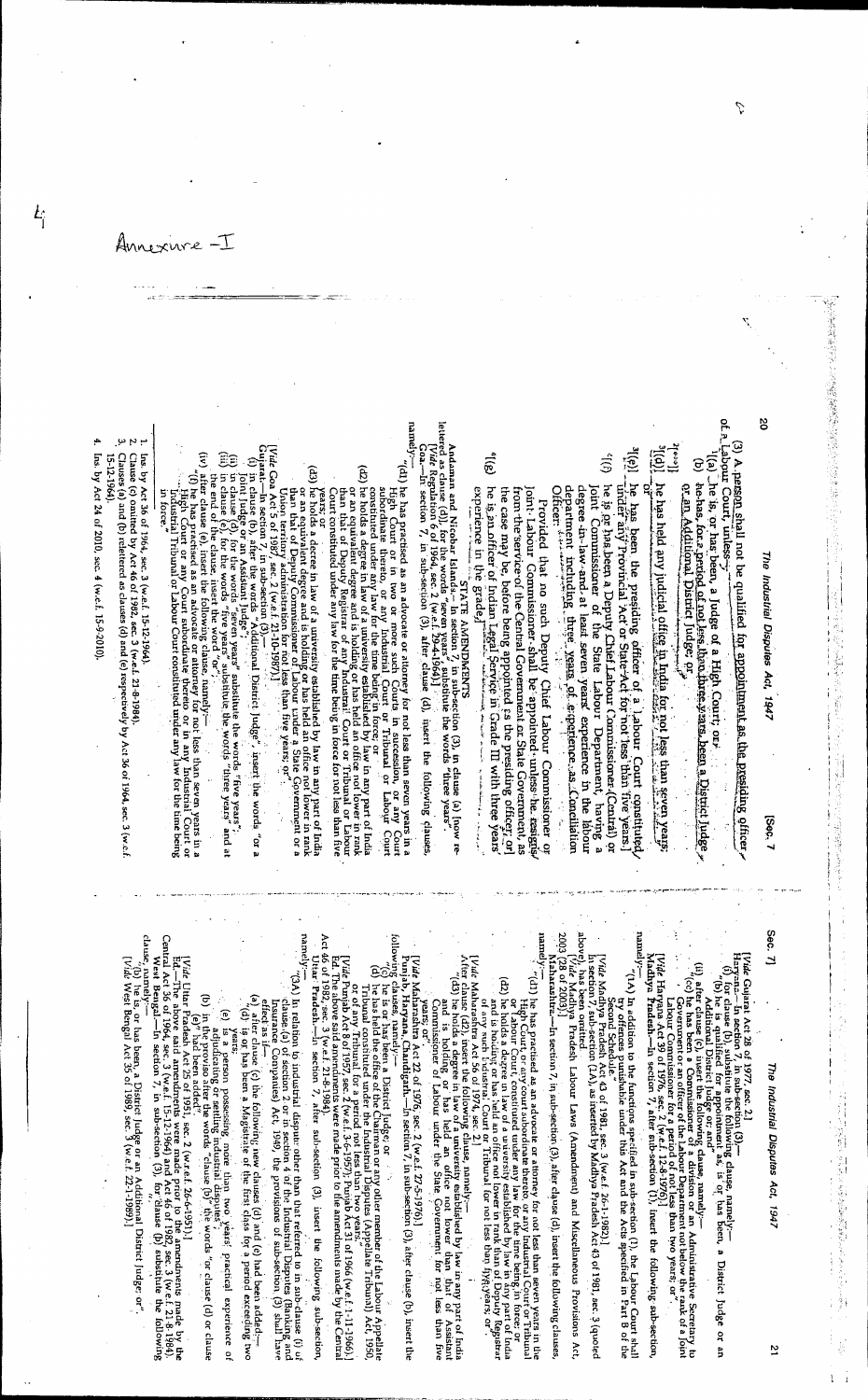The Industrial Disputes Act, 1947

[Sec. 7

Sec. 7A)

The Industrial Disputes Act, 1947

Š3

2

**COMMENTS** 

Rig in a f Labour Court/Tribunal has an inherent right in the interest of justice to seek-norogy assistance and grant. Teave' to a party before it is represented by a legal practicular of the Labour Court/Tribunal has an

had indication-of-industrial displues relating to any matter, whether specified in the -Second-Schedule-or. the Third Schedule film the second schedule-or. the Third Schedule in he-~Oficial~Gazette;\* constitute \* one\*`or`` more-4 Frdustrial.-Tribunals ~for-+the lnA. Tribunals. (1) The appropriate Government may, by notification in

 $\nu$  actions as may be assigned to them under this  $\mathcal{N}_{\mathbf{C}}$ (2) A Tribunal-stiall-consist-of-one-person-only-to-be-appointed-by-the

-ssalau-landial<sup>3</sup> upprepriate-Government. (3) A person shall not be shallified for appointment as the presiding officer

(a) he is, or has been, a Judge of a High Court; or

Mea) . he has, for a period of not less than three years, beging District Judge or an Additional District-Judge; 4[xx]]

er Buiken "næmiedsG" inoher Tests Bill To Talossiutuo T' juno<br>10 (https://www.client.org/www.client.org/www.client.org/www.client.org/www.client.org/w Othcer department-iscluding ~three~years~of- experience-as-Conciliation egree in law and at least seven years' experience in the labour

the case may be before being appointed as the presiding officer; or rom the service of the Central Government or State Government, as loint Labour Commissioner-shall-be appointed miless he resigns Provided that no. such Deputy Chief Jabour Commissionar and

(4) The appropriate-Government may, if it so thinks fit, appoint two persons. ે. he is an officer of Indian, Legal Service in Grade-III with three years experience-in-the-grade.]

as assessors-to-advise-the Tribunal in the proceeding before Li-STATE AMENDMENTS

namely:-Assam,-in section 7A, in sub-section (3), after clause (a) insert the following clause,

(aa) he has worked as a District Judge or as an Additional District Judge or as both for of a High Court lial s period of not less than three years or is qualified for appointment as a Judge

[Vile Assam Act 8 of 1962, sec. 2 (w.e.f. 30-4-1962).] clause shall not be made without consultation with the Assam High Court, or Provided that the appointment to a Tribunal of any person qualified under this

iamma) Bihar,—In eetion 7A, in sub-section (3), after clause (a) inserit the following clause,

(aa) he has worked as a District Judge or as an Additional District Judge or as both for a total period of not less than three years.<br>Provided that the appointment to a Tribunal of any person qualified under this

clause shall be made in consultation with the High Court of the State in which the Irlbunal

[Vide Bihar Act 20 of 1959, sec. 2 (w,e.f,  $7\sqrt[3]{1999}$ ).  $\mathbb{R}$ has or is intended to have, its usual place of sitting or

lus, by Act 36 of 1956, sec. 4 (w.e.f. 10-3-1957).<br>Ins. by Act 46 of 1982, sec. 4(a) (w.e.f. 21.4-1964),<br>Ins. by Act 36 of 1964, sec. 4 (w.e.f. 15-12-1964).

The word "or" omitted by Act 46 of 1982, sec. 4 (w.e.f. 21-8-1984).

las. by Act 24 of 2010, sec. 5 (w.e.f. 15-9-2010). Earlier clause (b) was onitted by Act 46 of 1982. sec. 4 (w.e.f. 21-8-1984)

In. by Act 24 of 2010, sec. 5 (w.e.f. 15-9-2010)

namely:--namely: $n$ anuely Act 46 of 1982, sec. 4 (w.e.f. 21-8-1984). Madhya Pradesh.—In section 7A, for sub-section (3), substitute the following sub-section, Goa.-In section 7A, in sub-section (3), for clause (aa), substitute the following clauses, Haryana. In section 7A, in sub-section (3),-Kerala.--In section 7A, in sub-section (3), for clause (a), substitute the following clause, Gujarat.-In section 7A, in sub-section (3),-[Vide Kerala Act 28 of 1961, sec. 2 (w.e.f. 27-7-1961)]. [Vide Haryana Act 39 of 1976, sec. 3 (w.e.f. 12-8-1976).] Ed. The above said amendments were made prior to the amendments made by the Central [Vule Gujarat Act 22 of 1981, sec. 5 (w.e.f. 1-8-1981).] In section 7A, in sub-section (3), after clause (c), insert, the following clause, namely :-[Vide Gujarat Act 28 of 1977, sec. 3.] [Vide Goa Act 5 of 1987, sec. 3 (w.e.f. 21-10-1987).] "(3) A person shall not be qualified for appointment as the Presiding Officer of a "(a) he is, or has been, a judicial officer not below the rank of a District Judge, or is "(d) he holds a degree in law of a University established by law in any part of India and (iii) after clause (b), insert the following clause, namely: --"(b) he is, or has been, a District Judge; or (ii) in clause (b) [Ed. clause (b) has been omitted by Central Act 46 of 1982, sec. 4 (w.e.f. (i) in clause (aa), after the words "an Additional District Judge", insert the words "or (ii) after clause (aa), insert the following clause, namely:-(i) for clause (aa), substitute the following clause, namely:-(d) he is qualified for appointment as a Judge of the High Court". (c) he has, for a period of not less than three years, been an Additional District Judge "(c) he has for not less than five years been the presiding officer of a Labour Court 21-8-1984)], tnsert the word "or" at the end; a Joint Judge or an Assistant Judge", or an Assistant Judge; or qualified for appointment as a Judge of a High Court, or." "(aaa) he has been a Commissioner of a division or an Administrative Secretary to Tribunal unless-"(aa) he is qualified for appointment as, is or has been, a District Judge or an Commissioner of Labour under the State Government for not less than ten years" is holding or has held an office not lower in rank than that of Assistant ese (a) he is, or has been, a Judge of a High Court; or (e) he has worked as Commissioner of Labour for a period of not less than three 一、 法公司 constituted under any law for the time being in force" he is eligible for being appointed a Judge of a High Court; or the has worked as President of the Board of Revenue; or he has worked as a member of the Board of Revenue for a period of not less than three years; or years; or Government or an officer of the Labour Department not below the rank of a Additional District Judge; or"; and Joint Labour Commissioner for a period of not less than two years, or  $\hat{\mathbf{r}}$ 

Ş

frrexure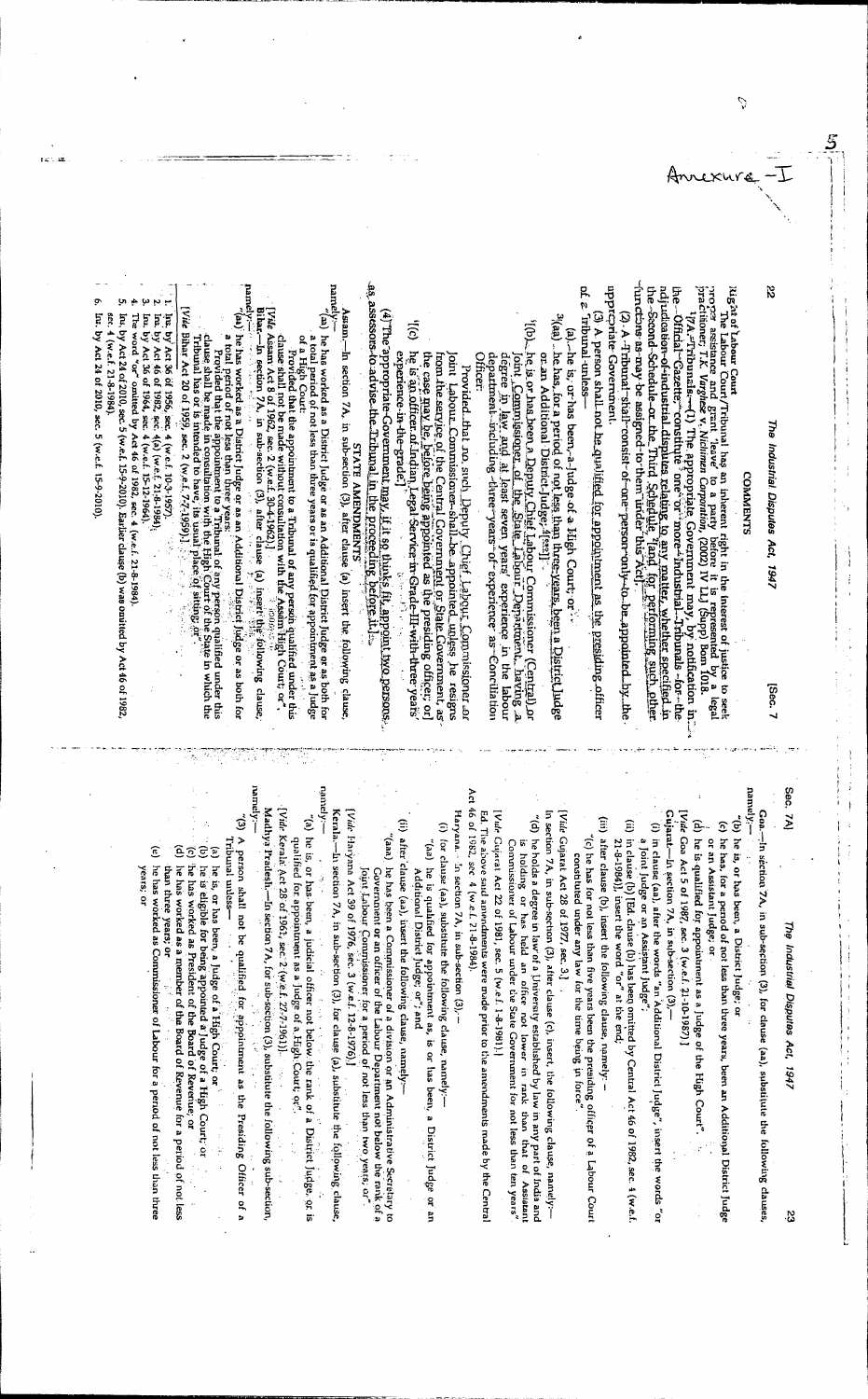The Industrial Disputes Act, 1947

[Sec. 7A

(f) he has worked as a member of the Industrial Court constituted under section 9 of the Madhya Pradesh Industrial Relations Act, 1960 (27 of 1960), for a period of not less than five years."

Ë,

[Vide Madhya Pradesh Act 19 of 1988, sec. 3 (w.e.f. 15-1-1999).]

High Court", insert the words "or a District Judge or a person qualified for appointment as a ludge of a High Court" Maharashtra.—In section 7A, in sub-section (3), in clause (a), after the words "Judge of a

In section 7A, in sub-section (3), in clause (aa), for the words "an Additional District [Vide Maharashtra Act 2 of 1963, sec. 2 (w.e.f. 4-1-1963).]

judge", substitute the words "an Additional District Judge or an Assistant Judge or". After clause (b), [Ed. Clause (b) has been omitted by Central Act 46 of 1982, sec. 4 (w.e.f.

21-8-1984)], insert the following clause, namely --"(c) he has for not less than five years been a presiding officer of a Labour Court, constituted under any law for the time being in force."

[Vide Maharashtra Act 56 of 1974, sec. 3.]

After clause (c) insert the following clause, namely. ė, he holds degree in law of a University established by law in any part of India and is holding or has held an office not lower in rank than, that of Assistant Commissioner of Labour under the Stat : Government for not less than ten

[Vide Maharashtra Act 22 of 1976, sec. 3.] years."

following clause, namely -Mysore (Karnataka). $-$ (1) In section 7A, in sub-section (3), after clause (a), insert the

"(aa) he is, or has been, a District Judge, or"

insert the words "for a period of not less than three years." (2) In clause (aa) as inserted by Mysore Act 6 of 1963, after the words "District Judge", [Vule Mysore Act 6 of 1963, sec. 2 (w.e.f. 31 1-1963).]

Ed. The above said amendments were made prior to the amendments made by Central Act [Vide Mysore Act 25 of 1963, sec. 2 (w.e.f. 12-12-1963).]

46 of 1982, sec. 4 (w.e.f. 21-8-1984). Orissa,-In section 7A, in sub-section (3), after clause (a), insert the following clause.

namely: "(an) he has been a member of the Orissa Superior Judicial Service for a period of not less than seven years."

West Bengal.---In section 7A, in sub-section (3), in clause (a), after the words "High [Vide Orissa Act 6 of 1960, sec. 2 (w.e.f. 17-3-1960).]

Court", insert the words "or a District Judge or an Additional District Judge" [Vide West Bengal Act 17 of 1958, sec. 3 (w.e.f. 22-9-1958).]

In section  $7\lambda$ , in sub-section (3), for clause (aa), substitucd the following clause, name)y: "(aa) he is, or has been, a District Judge or an Additional District Judge; or".

[Vide West Bengal Act 35 of 1989, sec. 4.]

COMMENTS 医无反应 医心理学

of the Labour Court. The Third Schedule enumerates the matters which fall within the Schedules. The Second Schedule enumerates the matters which fall within the jurisdiction Industrial Tribunals for adjudication of the disputes relating to any matter specified in the Power to constitute Industrial Court/Tribunal jusisdiction of the Industrial Tribunal; Jagdish Narain Sharma y. Rajastlan Patrika Ltd., 1994 Section 7A empowers the appropriate Government to constitute one or more

LR 265 (Raj)

interested in, or affected by, such disputes. clause, namely .continue in, the office of the presiding officer of a Labou: Court, Tribunal or of a National Tribunal <sup>2</sup>(unless he is, or has been, a Judge 2f a High Court). in the Official Gazette, constitute one or more National Ind astrial Triburals for Sec. 7C] National Tribunal, if-Tribunals and National Tribunals .- No person shall be appointed to, assessors to advise the National Tribunal in the proceeding before it.] the Central Government. the adjudication of industrial disputes which, in the opinion of the Central that industrial establishments situated in more than one State are likely to be Government, involve questions of national importance or are of such a nature 2. Subs. by Act 46 of 1982, sec. 5, for certain words (w.e.f. 21-8-1984) 1. Ins. by Act 36 of 1956, sec. 4 (w.e.f. 10-3-1957). 17 C. Disqualifications for the presiding officers of Labour Courts, Gujarat.---After section 7C, insert the following section, namely: Punjab, Haryana, Chandigarlı - in secion 7C, for clause (b), çubstinue the following (4) The Central Government may, if it so thinks fit, appoint two persons as (3) A person shall not be qualified for appointment as he presiding officer 1[7B, National Tribunals. (1) The Central Government may, by notification [Vide West Bengal Act 11 of 1959, sec. 3 (w.e.f. 27-10-1959).] West Bengal, In section  $7C$ , in clause (b), insert the following proviso, namely: [Vide Assam Act 3 of 1962, sec. 3 (w.e.f. 30-4-1962).] (2) A National Tribunal shall consist of one person only to be appointed by [Vide Punjab Act 8 of 1957, sec. 3 (w.e.f. 3-6-1957); and the Central Act 31 of 1966. Assam.- In section 7C, in clause (b), insert the following provise, namely.--"(b) he has attained the age of sixty-seven years".  $\widehat{\mathbf{e}}$ (b) he has attained the age of sixty-five years.] not exceeding six months for completion of the proceedings."<br>West Remeal And 11 - 15 theory of completion of the proceedings." section for performing such other functions as may be assighed to it under this Act. by State Government, Notwithstanding anything contained in sub-section (1) of pending before him, the State Government may, if in Tribunal may consist of a person who is, or has been, for a period of not less than section  $7A$  $-$ Government attains the age of sixty-five years before completion of any proceedings such Government public interest so requires, order his col timance in office for a such Government public interest so requires, order his col timance in  $\phi$ ffice for a proceedings pending before him, the State Government may, if in the opinion of Government attains the age of sixty-five years before 'he completion of any he is not an independent person; or (2) Where the State Government constitutes a Tribunal under section 7A, the (1) The State Government may constitute an Industrial Tribunal under that sub-"Provided that where such presiding officer of a Tribuna, appointed by the State "7D. Certain District Judges qualified for appointments "Provided that where such presiding officer of a Tribuna, appointed by the State The Industrial Disputes Act, STATE AMENDMENTS **SECTION 7D** 1947 on Tribunal constituted the opinion of such ខ្ន SS.

Annexure

6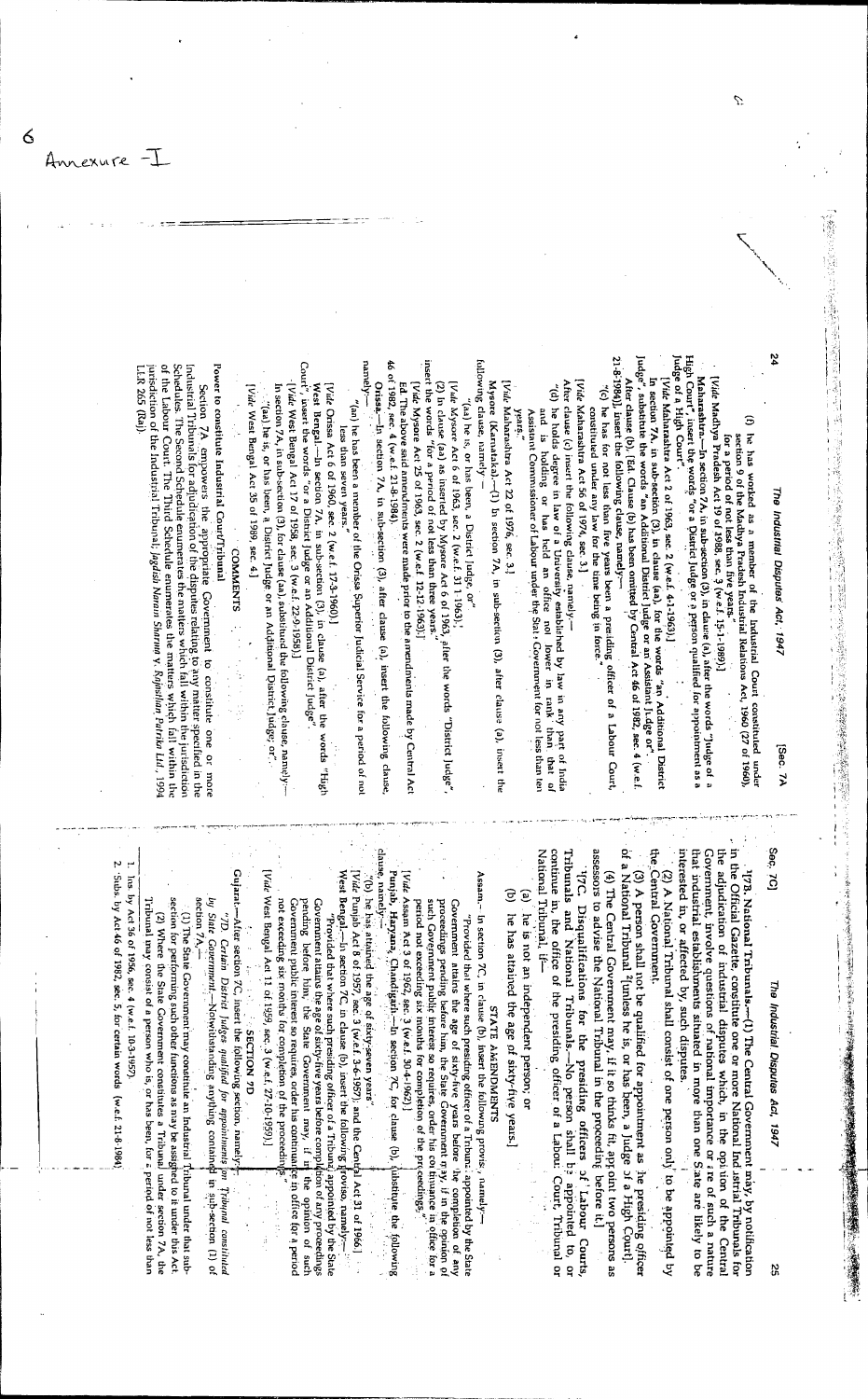Annexur  $\cdots$  9A. Notice of change.  $-N_0$ , employer, who proposes to effect any change in the conditions of service applicable to any workman in respect of any matter appropriate Government or of the Central Government appointing any person as the Chairman or any other member of a Board or Court or a state presiding of filter of a Labour Court, Tribunal or National Tribunal and all be another person in accordance with the provisions of this Act to fill the vacancy, specified in the Fourth Schedule, shall effect such change, of the Board, no such settlement shall be invalid by reason only of the casual or expiry of the period referred to in sub-section (6) of section 12 or sub-section (5) be invalid by reason only of the fact that such settlement was arrived at after the of any vacancy in or defect in the constitution of, such Board or Court. member of a Board or Court, then, in the case of a National, Tribunal, the Central during any stage of the proceeding. unforeseen absence of any of the members (including the Chairman) of the Board proceeding before a Board is signed by the Chairman and all the other members of section 13, as the case may be. Government and in any other case, the appropriate Government, shall appoint temporary absence) occurs in the office of the presiding officer of a Labour Court, Tribunal or National Tribunal or in the office of the Chairman or any other shall be called in question in any manner on the ground merely of the existence question in any manner; and no act or proceeding before any Board or Court the vacancy is filled.] National Tribunal, Board or Court, as the case may be, from the stage at which (2) No settlement arrived at in the course of a conciliation proceeding shall Ņ 1. Subs. by Act 36 of 1956, sec. 5, for section 8 (w.e.f. 10-3-1957). Earlier section 8 was substituted 16. Filling of vacancies.--If, for any reason a vacancy (other than a (3) Where the report of any settlement arrived at in the course of conciliation Provided that no notice shall be required for effecting any such change-29. Finality of orders constituting Boards, etc.-(1) No order of the [Vide Gujarat Act 22 of 1962, sec. 2 (w.e.f. 9-8-1962).] Chapter IIA (containing sections 9A and 9B) ins, by Act 36 of 1956, see. 6 (w.e.f. 10.3-1957) Subs. by Act 36 of 1956, sec. 5, for section 9 (w.e.f. 10-3-1957). Earlier section 9 was annended by Act 40 of 1951, sec. 4 (w.e.f. 26-6-1951). Contraction by Act 40 of 1951, sec. 5 (w.e.f. 26-5-1951). (a) without giving to the workmen likely to be affected by such change (b) within twenty-one days of giving such notice. 5 years, a District Judge or an Additional or Joint District Judge and a low the strainer proper in the strainer contained in sub-section (3) of section  $\chi_A$  but subject to (3) The appointment of a person qualified under clause (2) shall be made after consultation with the High Court. presiding officer of the Tribunal. section 7C, such person shall be deened to be qualified for appointment as the the proposed to be effected; or the state of the state of the state of the state of the state of the state of the state of the state of the state of the state of the state of the state of the state of the state of the stat a notice in the prescribed manner of the nature of the change The Industrial Disputes Act, 1947 NOTICE OF CHANGE PICHAPTER IIA 医子宫  $\begin{array}{ccc}\n\bullet & \bullet & \bullet & \bullet \\
\bullet & \bullet & \bullet & \bullet \\
\bullet & \bullet & \bullet & \bullet\n\end{array}$ 医室室 ś. [Sec. 7C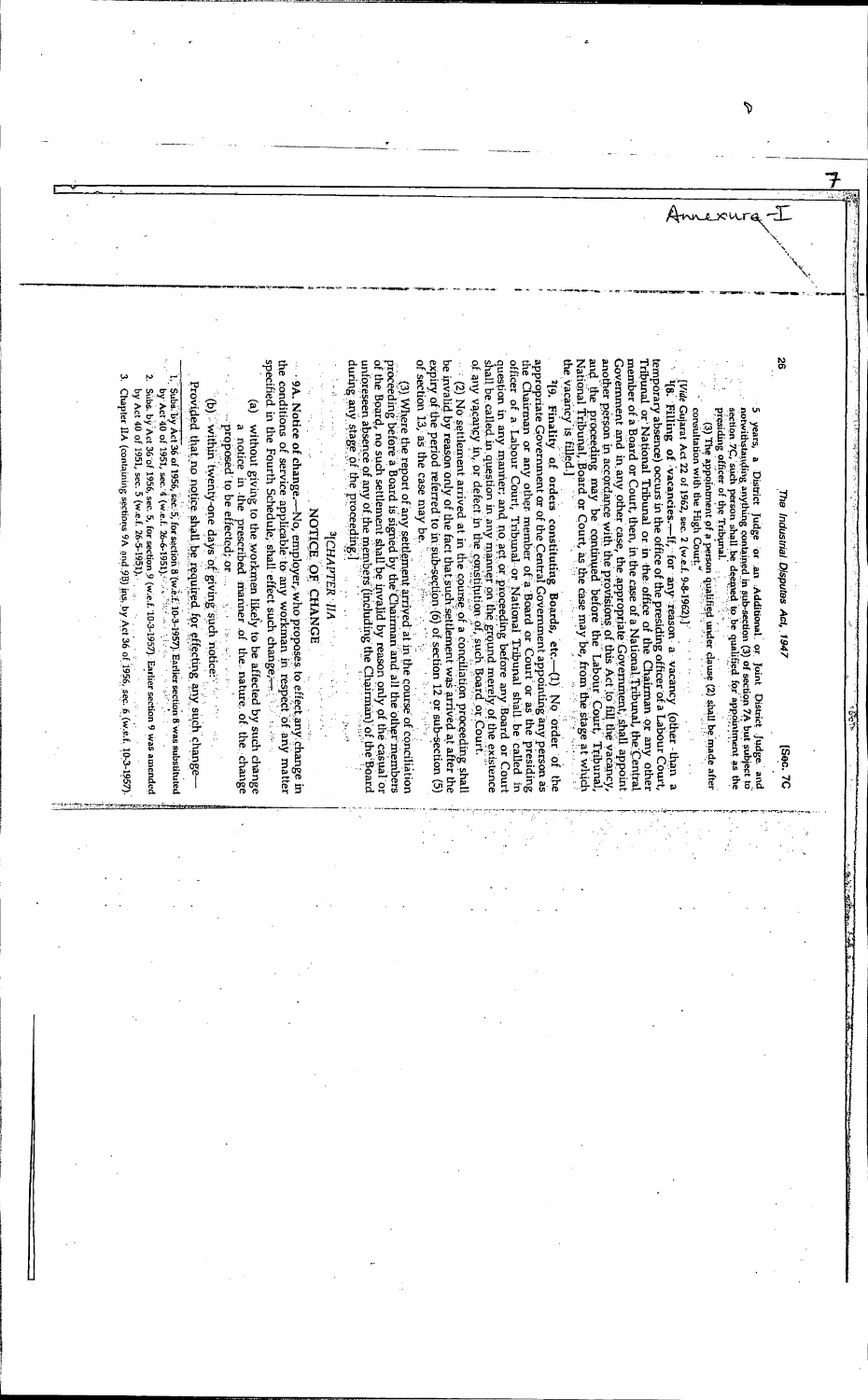REGD. NO. D. L.-33004/99 azette of India असाधारण **EXTRAORDINARY** भाग II- खण्ड 3 उप-खण्ड (i) PART II-Section 3 Sub-section (i)

8

Annexure - $\mathbb T$ 

प्राधिकार से प्रकाशित PUBLISHED BY AUTHORITY सं. 275] नई दिल्ली, बृहस्पतिवार, अप्रैल 30, 2015/वैशाख 10, 1937 No. 275] NEW DELHI, THRUSDAY, APRIL 30, 2015/VAISAKHA 10, 1937

### श्रम और रोजगार मंत्रालय

### अधिसूचना

### नई दिल्ली, 6 अप्रैल, 2015

**सा.का.नि. 336(अ).—**केन्द्रीय सरकार, औद्योगिक विवाद अधिनियम, 1947 की धारा 38 की उप-धारा (1) के खंड (ग) द्वारा प्रदत्त शक्तियों का प्रयोग करते हुए निम्नलिखित नियम बनाती है, अर्थात् :—

**संक्षिप्त नाम और आरम्भ.—(1)** इन नियमों का संक्षिप्त नाम श्रम न्यायालय, औद्योगिक अधिकरण और राष्ट्रीय अधिकरण  $1.1$ (वेतन, भत्ते और अन्य सेवा के निबन्धन और शर्तें) नियम, 2015 है ।

(2) ये राजपत्र में उनके प्रकाशन के तारीख के प्रवृत्त होंगे ।

रजिस्ट्री सं० डी० एल०-33004/99

परिभाषाए.—(1) इन नियमों में जब तक कि सदर्भ से अन्यथा अपेक्षित न हो :—  $2.$ 

(क) "अधिनियम" से औद्योगिक विवाद अधिनियम, 1947 (1947 का 14) अभिप्रेत है ;

(ख) "पीठासीन अधिकारी" से अधिनियम की धारा 7, धारा 7क या धारा 7ख के अधीन पीठासीन अधिकारी के रूप में नियुक्त व्यक्ति अभिप्रेत है।

(2) उन शब्दों और पदों के, जो इन नियमों में प्रयुक्त है तथा परिभाषित नहीं है परंतु अधिनियम में परिभाषित है उनके वही अर्थ हैं जो उक्त अधिनियम में क्रमशः उनके हैं।

**कार्यकाल.—**किसी सेवारत न्यायधीश की पीठासीन अधिकारी के रूप में प्रतिनियुक्ति की दशा में, प्रतिनियुक्ति की अवधि 3. साधारणतया तीन वर्ष की होगी और सेवानिवृत्त न्यायधीश की दशा में नियुक्ति पैंसठ वर्ष की आयु तक के लिए होगी ।

1926 GI/2015

 $\breve{\mathcal{C}}$ 

 $(1)$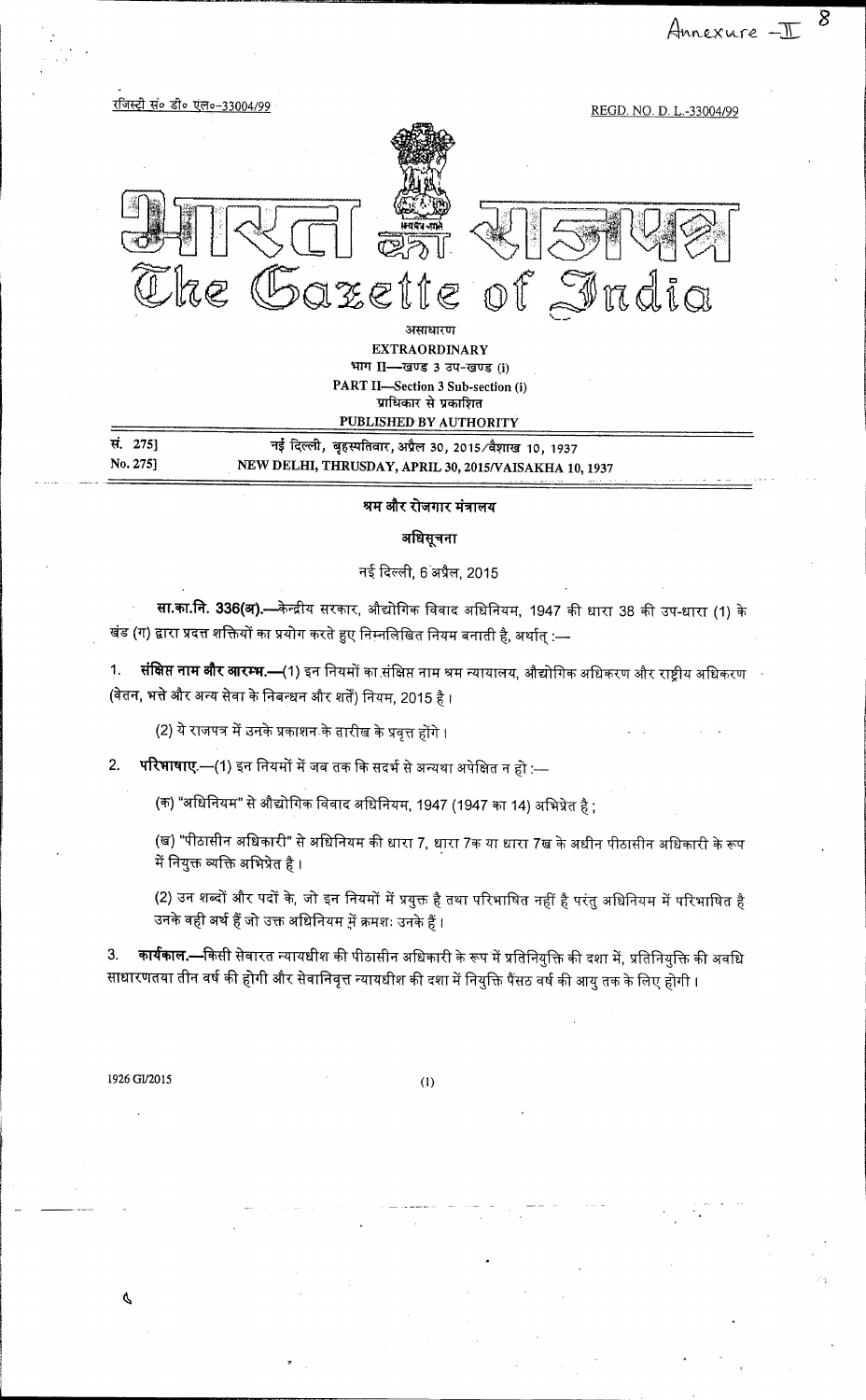## THE GAZETTE OF INDIA : EXTRAORDINARY

[PART II-SEC.  $3(i)$ ]

**वेतन.—(1**) राष्ट्रीय अधिकरण के पीठासीन अधिकारी का वेतन 80,000 रु. (नियत) प्रतिमाह की नियत दर से होगा  $\overline{\mathbf{4}}$ . और जिसके अंतर्गत सेवारत न्याय़धीशों की दशा में प्रतिनियुक्ति भत्ता और सेवानिवृत्त न्यायधीशों की दशा में सकल पेंशन भी है ।

(2) श्रम न्यायालय या औद्योगिक अधिकरण के पीठासीन अधिकारी का वेतन निम्न होगा :—

(i) जिला न्यायधीश (प्रविष्टि स्तर) - 51,550-1230-58,930-1380-63,070 रु.

(ii) जिला न्यायाधीश (चयन श्रेणी) – 57,700-1230-58,930-1380-67,210 रु.

(iii) जिला न्यायधीश (अतिकाल वेतन) - 70,290-1540-76,450 रु.

 $\overline{6}$ 

Annexure-II

 $\overline{2}$ 

Ç

प्रति माह के वेतन में सकल पेंशन, पेंशन समतुल्य या अन्य सेवानिवृत्ति के फायदे भी हैं, यदि कोई हो :

परंतु यह कि पीठासीन अधिकारी के रूप में ऐसे व्यक्ति की नियुक्ति की दशा में, जो न्यायिक सेवा या उप मुख्य श्रम आयुक्त (केन्द्रीय) या राज्य सरकार के संयुक्त आयुक्त के पद से सेवानिवृत्त है और जिसने पेंशन की रीति द्वारा किसी सेवानिवृत्ति के फायदे को प्राप्त किया है या प्राप्त कर रहा है या प्राप्त करने के लिए हकदार हो गया है, पीठासीन अधिकारी के लिए ऐसे नियत वेतन से सकल पेंशन के बराबर की रकम कम कर दिया जाएगा ।

**मंहगाई भत्ता.—**राष्ट्रीय अधिकरण को पीठासीन अधिकारी मंहगाई भत्ता उस दर से प्राप्त करेंगे जो उच्च न्यायालय के 5. सेवारत न्यायधीशों को देय है।

(2) श्रम न्यायालय या औद्योगिक अधिकरण के पीठासीन अधिकारियों को वह समतुल्य महगाई भत्ता प्राप्त करने के हकदार होंगे जो केन्द्रीय सरकार के समूह 'क' अधिकारियों द्वारा समय-समय पर आहरित किया जा रहा है जो पुनर्नियोजन की अवधि के दौरान आहरित उपलब्धियों में राहत पेंशन के कम कर दिए जाने के शर्त के अध्यधीन होगी ।

**नगर प्रतिपूरक भत्ता.—(**1) राष्ट्रीय अधिकरण के पीठासीन अधिकारियों को वह नगर प्रतिपूरक भत्ता देय होगा जो उच्च 6. न्यायालयों के न्यायाधीशों को देय है।

(2) श्रम न्यायालय या औद्योगिक अधिकरण, के पीठासीन अधिकारियों के नगर प्रतिपूरक भत्ते केन्द्रीय सरकार के समूह 'क' अधिकारियों को यथा लागू नियमों के अधीन विनियमित होंगे ।

**चिकित्सा रियायत.—**राष्ट्रीय अधिकरण के पीठासीन अधिकारियों के लिए केन्द्रीय सरकार स्वास्थ्य योजना की सुविधाएं  $7<sub>1</sub>$ उनके तैनाती के स्थान पर उपलब्ध रहेंगी और जहां केन्द्रीय स्वास्थ्य योजना प्रचालन में नही है, वहां पर वे केन्द्रीय सेवा (चिकित्सा परिचर्या) नियम, 1944 में यथा उपबंधित सुविधांए लेने के लिए हकदार होंगे ।

(2) श्रम न्यायालय या औद्योगिक अधिकरण के पीठासीन अधिकारियों के लिए, चिकित्सा सुविधांए केन्द्रीय सरकार के समूह 'क' अधिकरियों को यथा लागू नियमों के अधीन विनियमित होंगी ।

8. **छुट्टी.—**राष्ट्रीय अधिकरण के पीठासीन अधिकारियों के लिए, छुट्टी से संबंधित मामले उच्च न्यायालयों से सेवारत न्यायधीश को यथा ग्राह्य होंगे ।

(2) श्रम न्यायालय या औद्योगिक अधिकरण के पीठासीन अधिकारियों के लिए, छुट्टी से संबंधित मामले केन्द्रीय सरकार के समूह 'क' अधिकारियों को यथा लागू नियमों के अधीन विनियमित होंगे ।

**मकान किराया भत्ता.—(**1) राष्ट्रीय अधिकरण के पीठासीन अधिकारियों के लिए किराया भत्ता सुसज्जित वास-सुविधा 9. या यथास्थिति मूल वेतन का तीस प्रतिशत की दर से मकान किराया भत्ता का प्रबंध किया जाएगा ।

<u>(2) श्रम न्यायालय और औद्योगिक अधिकरण के पीठासीन अधिकारियों के लिए केन्द्रीय सरकार के समूह 'क'</u>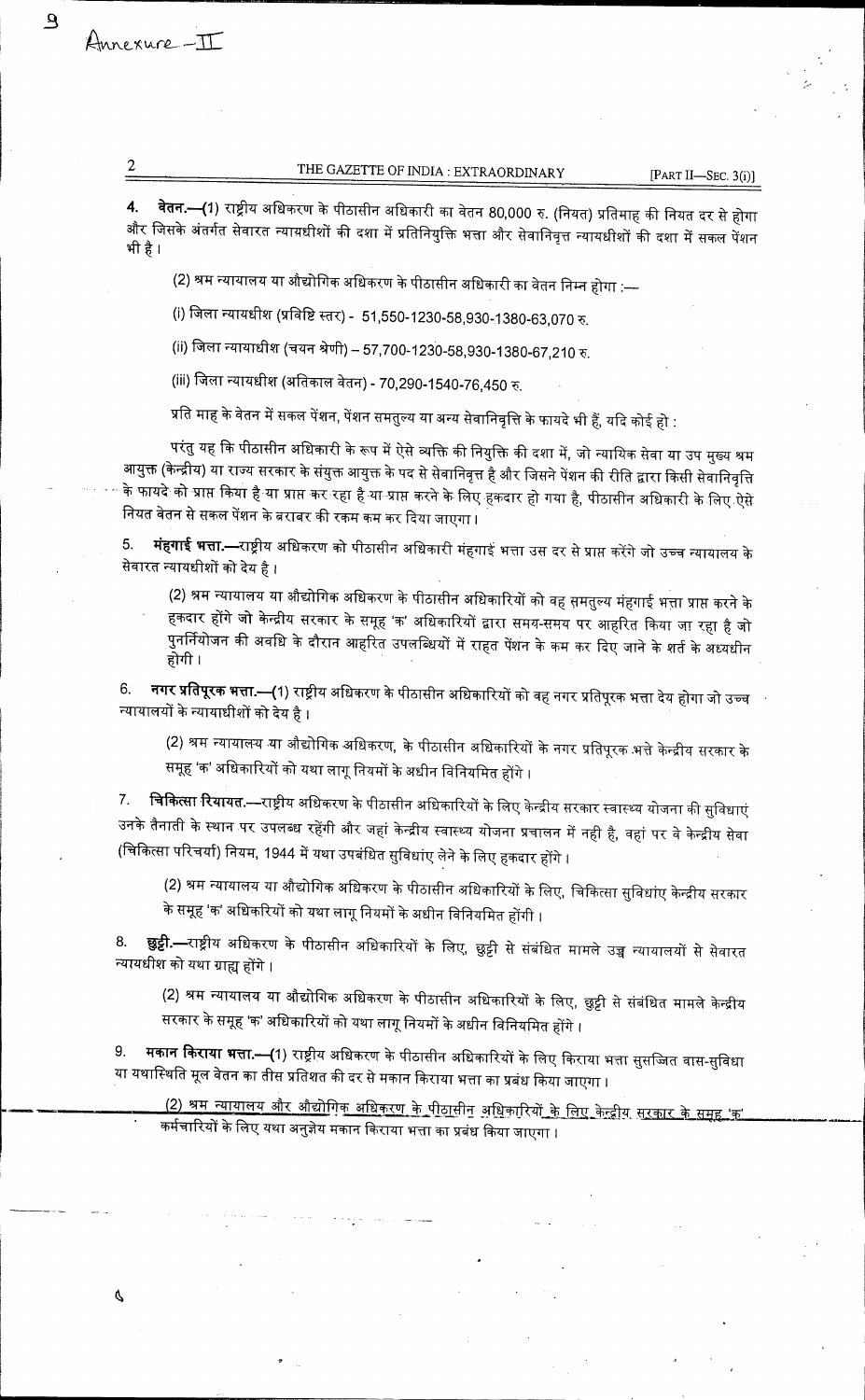Q

Annexure-II

10. **यात्रा भत्ता.—**पीठासीन अधिकारियों को उनके पुनर्नियोजन के समय पर लागू दरों पर अपने हकदारी के अनुसार यात्रा भत्ता के हकदार होंगे ।

11. छुट्टी यात्रा रियायत.—(1) राष्ट्रीय अधिकरण के पीठासीन अधिकारियों के लिए केन्द्रीय सरकार के उच्चतम श्रेणी के लिए यथा अनुज्ञेय स्वयं और कुटुम्ब के लिए छुट्टी यात्रा रियायात होगी ।

(2) श्रम न्यायालय और औद्योगिक अधिकरण के पीठासीन अधिकारियों के लिए छुट्टी यात्रा रियायत पीठासीन अधिकारियों की पुनर्नियोजन के आधार पर नियुक्ति के बाबत पुनर्नियोजित व्यक्ति को यथा लागू नियमों के अधीन विनियमित होगा ।

12. वाहन भत्ता.—(1) राष्ट्रीय अधिकरण के पीठासीन अधिकारियों के लिए केन्द्रीय सरकार द्वारा समय समय पर विनिश्चित की गई नियत रकम के रुप में वाहन भत्ता का प्रबंध किया जाएगा ।

(2) श्रम न्यायालय या औद्योगिक अधिकरण के पीठासीन अधिकारियों को यह विकल्प रहेगा कि या वे शासकीय कार्यों के प्रयोजन के लिए स्टाफ कार रखें या अपने वाहन का प्रयोग प्रतिमाह प्रदान किए गए पचहत्तर लिटर पैटोल द्वारा करें।

13. स्थानांतरण यात्रा भत्ता.—(1) उच्चतम श्रेणी के सरकारी सेवकों के लिए अनुज्ञेय स्थानांतरण भत्ता राष्ट्रीय औद्योगिक अधिकरण या श्रम न्यायालय का कार्यग्रहण करने के लिए गृहनगर से मुख्यालय तक और समनुदेशन के समाप्त होने पर मुख्यालय के गृह नगर तक का स्थातांतरण यात्रा भत्ता होगा ।

श्रम न्यायालय या औद्योगिक अधिकरण के पीठासीन अधिकारियों के लिए स्थानांतरण यात्रा भत्ता पुनर्नियोजन के आधार पर नियुक्ति के बाबत पुनर्नियोजित व्यक्ति के लिए केन्द्रीय सरकार के यथा लागू नियमों के अनुसार होगा ।

14. **अभिदायी भविष्य-निधि स्कीम.—**पीठासीन अधिकारियों को अभिदायी भविष्य-निधि स्कीम से नियमों के अनुसार पुनर्नियोजन की अवधि के दौरान जुड़ने का हक होगा ।

15. अन्य सेवा शर्तें.—उन मामलों की बाबत जिनके बारे में कोई अभिव्यक्त उपबंध नहीं बनाए गए हैं अध्यक्ष या अन्य सदस्यों की सेवा के निबधनों और शर्तों से संबंधित मामलों को केंद्रीय सरकार के विनिश्चय के लिए श्रम न्यायालय, औद्योगिक अभिकरण या राष्ट्रीय अभिकरण द्वारा निर्देशित किए जाएंगे, और केन्द्रीय सरकार का उस पर विनिश्चय बाध्यकारी होगा ।

16. शिथिल करने की शक्ति.—केन्द्रीय सरकार को इन नियमों के किसी उपबंध को किसी वर्ग या प्रवर्ग के व्यक्तियों की बाबत शिथिल करने की शक्ति होगी।

> [सं. जेड-25025/05/2013-सीएलएस-2] धीरज कुमार, संयुक्त सच<mark>ि</mark>व

### MINISTRY OF LABOUR AND EMPLOYMENT

#### **NOTIFICATION**

#### New Delhi, the 6th April, 2015

G.S.R. 336(E).—In excercise of the powers conferred by clause (c) of sub-section(1) of Section 38 of the Industrial Disputes Act, 1947, the Central Government hereby makes the following rules, namely:-

1. Short title and commencement.--(1) These rules may be called the Presiding Officers of the Labour Court, Industrial Tribunal and National Tribunal (Salaries, Allowances and other Terms and Conditions of Service) Rules, 2015.

(2) They shall come into force on the date of their publication in the Official Gazette.

2. Definitions.—(1) In these rules, unless the context otherwise requires,-

"Act" means the Industrial Disputes Act, 1947 (14 of 1947);  $(a)$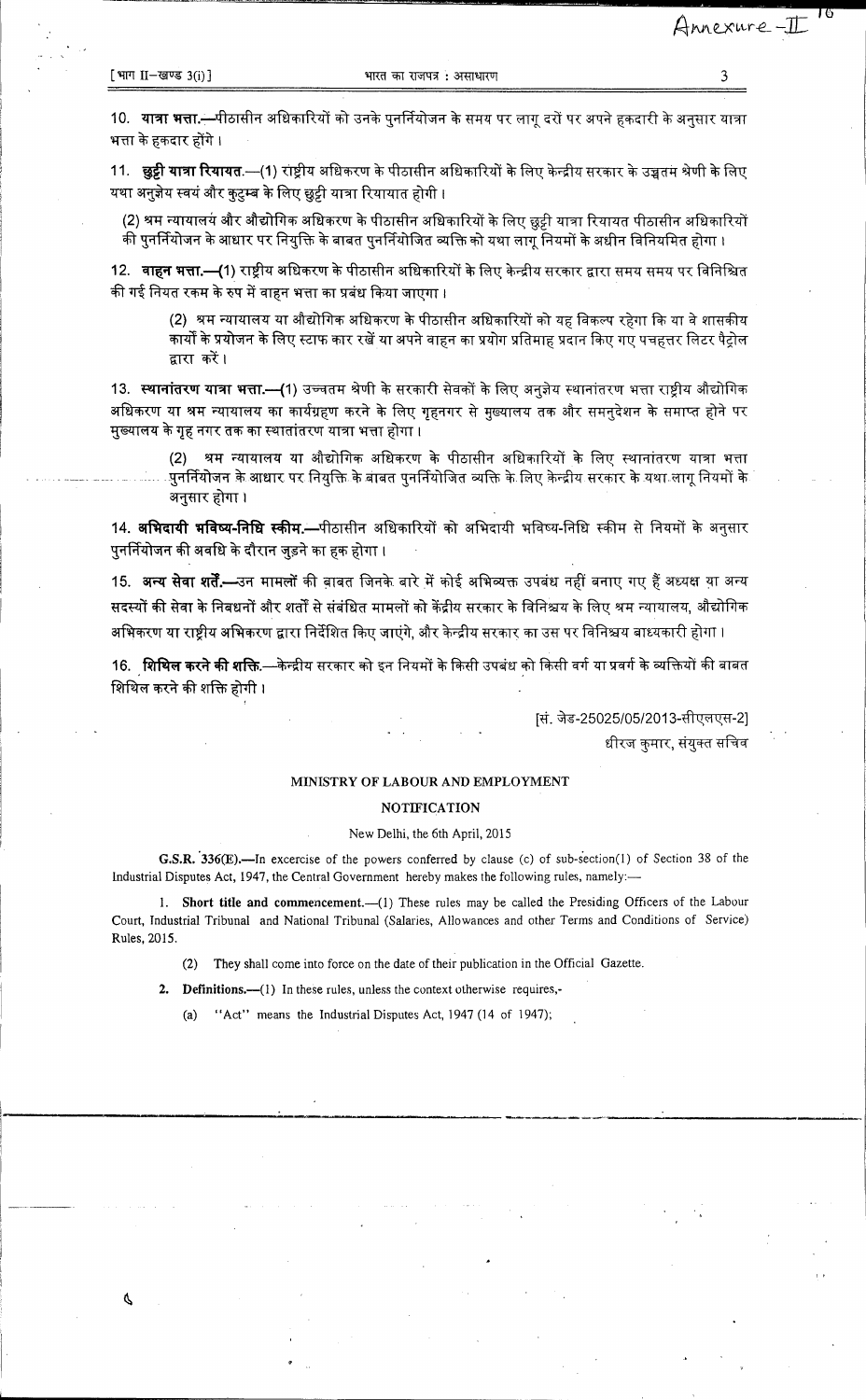#### THE GAZETTE OF INDIA : EXTRAORDINARY [PART II—SEC. 3(i)]

- (b) "Presiding Officer" means a person appointed as presiding officer under Sections 7, 7A or Section 7B ,of the Act.
- (2) All other words and expressions used and not defined in these rules but defined in the Act shall have meanings respectively assigned to them in the Act.

**3. Duration.—In** case of appointment on deputation of serving judges as presiding officer, the normal period of appointment shall be for a period of three years and in case of retired judges, the appointment shall be till the age of 65 years.

4. **Salary.—(1)** The Pay of the Presiding Officer of National Tribunal shall be fixed @ Rs 80,000/- (fixed) per month and this shall include the deputation allowance in case of serving judges and gross pension in case of retired judges.

(2) The Salary of the Presiding Officer of the Labour Court or Industrial Tribunal shall be-

- (i) the District Judge (Entry Level) Rs. 51,550-1230-58,930-1380-63,070
- (ii) the District Judge (Selection Grade) Rs. 57,700-1230-58,930-1380-67,210
- (iii) the District Judge (Super time Scale) Rs. 70,290-1540-76,450

per month inclusive of gross pension, pension equivalent or other retirement benefits, if any:

Provided that in the case of an appointment of a person as a presiding officer, who has retired from Judicial Service or as Deputy Chief Labour Commissioner (Central) or Joint Commissioner of the State Government and who is in receipt of or has received or has become entitled to receive any retirement benefit by way of pension, the pay of presiding officer shall be reduced by the gross amount of Pension from the Pay so fixed.

**5. Dearness Allowance.—(1)** The presiding officers of National Tribunal shall receive the dearness allowance at the rate as admissible to the serving judges of the High Court.

(2) The presiding officers of the Labour Court or Industrial Tribunal shall be entitled to dearness allowance as applicable to Group- "A" Officers of the Central Government drawing an equivalent pay from time to time subject to the condition that relief of pension is deducted from the emolument drawn during the period of re-employment.

**6 City Compensatory Allowance.—(1)** For presiding officers of National Tribunals, the city compensatory allowance shall be as admissible to the serving judges of High Courts.

(2) For presiding officers of Labour Court or Industrial Tribunal, the city compensatory allowance shall be regulated under the rules as applicable to the Group —"A" Officers of the Central Government.

**7. Medical Concession.—(1)** For presiding officers of the National Tribunal, the Central Government Health Scheme facilities shall be available at the station of posting and where the Central Government Health Scheme is not in operation, they shall be entittled to the facilities as provided in the Central Services (Medical Attendance) Rules, 1944.

(2) For presiding officers of the Labour Court or Industrial Tribunal, the medical facilities shall be regulated under the rules as applicable to the Group-" A" Officers of the Central Government.

**8. Leave.—(1)** For presiding officers of the National Tribunal, the matters relating to leave shall be as admissible to the serving judges of the High Courts.

For presiding officers of the Labour Court or Industrial Tribunal, the matters relating to leave shall be regulated under the rules as applicable to the Group- "A" Officers of the Central Government.

**9. House Rent Allowance.—(l)** For the presiding officers of the National Tribunal, there shall be provided rent free furnished accommodation or, as the case may be, the house rent allowance at the rate of thirty per cent of the basic pay.

(2) For the presiding officers of the Labour Court or Industrial Tribunal, there shall be provided the House Rent Allowance as admissible to the Group-"A" Officers of the Central Government.

**10. Travelling Allowances.—The** presiding officers shall be entitled the travelling allowance as per their entitlement on the rates at the time of their re-employment.

Annexure -II

Ii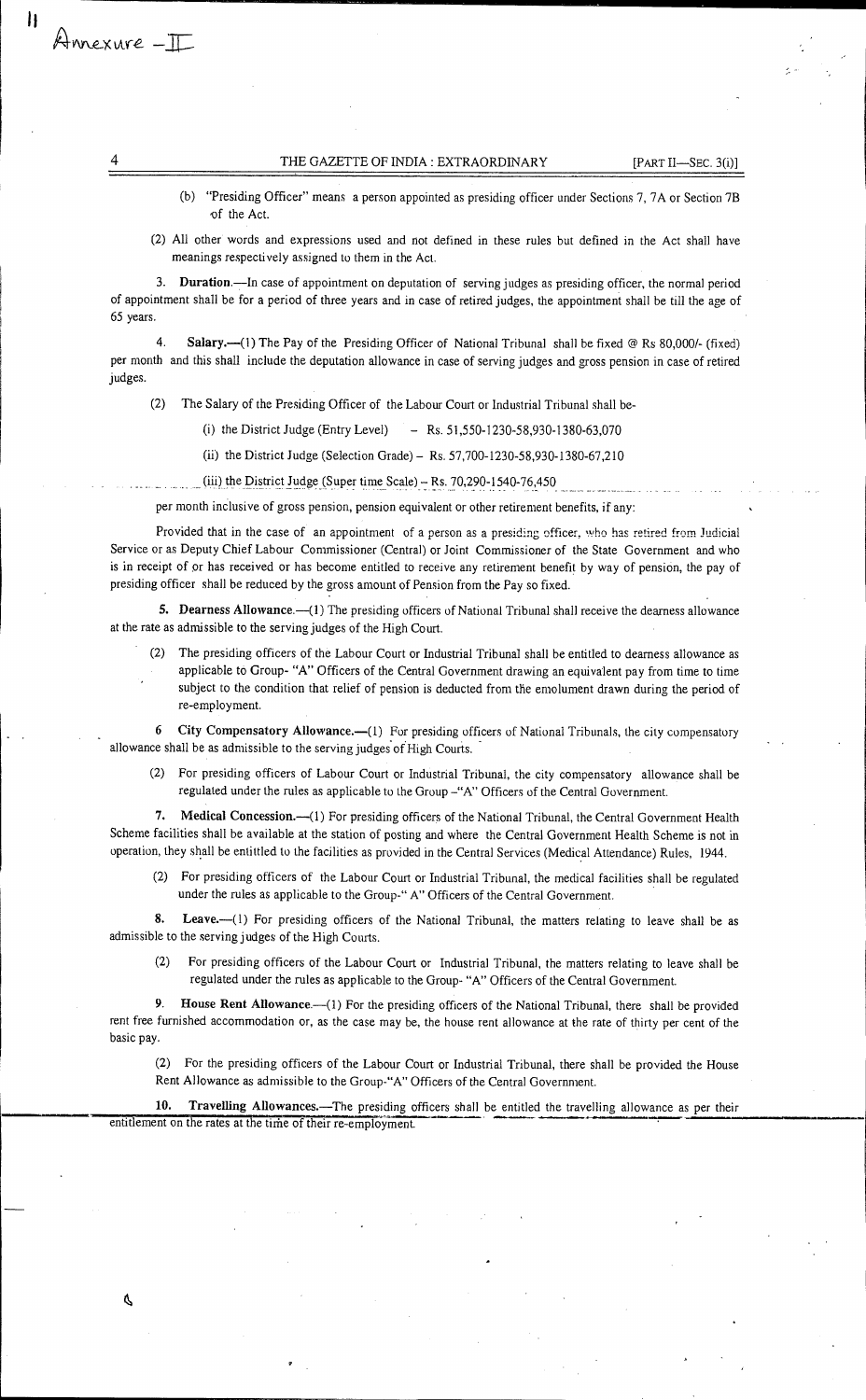**11. Leave Travel Concession.—(1)** For the presiding officers of the National Tribunal, the leave travel concession for self and family shall be as admissible to the highest grade in the Central Government.

> For the presiding officers of the Labour Court or Industrial Tribunal, the Leave Travel Concession shall be regulated under the rules as applicable to re-employed person in respect of Presiding Officers appointed on re-employed basis.

**12. Conveyance Allowance.—(1)** For the presiding officers of the National Tribunal, there shall be provided the conveyance allowance in the form of a fixed amount to be decided by the Central Government from time to time.

(2) The presiding officers of the Labour Court or Industrial Tribunal may have an option either to have a staff car for official purposes or use of own vehicle with a grant of seventy five litres of petrol per month.

**13. Transfer Travelling Allowance.—(1)** The transfer travelling allowance shall be as admissible to a Government Servant of the highest grade from home town to headquarters for joining the National Industrial Tribunal or Labour Court and from headquarters to home town at the end of the assignment.

> (2) For the presiding officers of the Labour Court or Industrial Tribunal, the transfer travelling allowance shall be as per Central Government rules as applicable to re-employed person in respect of presiding officers appointed on re-employed basis.

**14. Contributory Provident Fund Scheme.—The** presiding officers shall be entitled to join Contributory Provident Fund Scheme as per rules during the period of re-employment.

 $-15.$  Other Conditions of Service.—Matters relating to the terms and conditions of service of the Chairperson or other Members with respect to which no express provisions has been made in these rules, shall be referred by the Labour Court, Industrial Tribunal or National Tribunal to the Central Government for its decision, and the decision of the Central Government thereon shall be binding.

**16. Power to relax.—The** Central Government have power to relax the provision of any of these rules in respect of any class or categories of persons.

[No. Z-25025/05/20l 3-CLS-II]

Annexure -II

DHEERAJ KUMAR, Jt. Secy.

Printed by the Manager, Government of India Press, Ring Road, Mayapuri, New Delhi-110064 and Published by the Controller of Publications, Delhi-110054..

J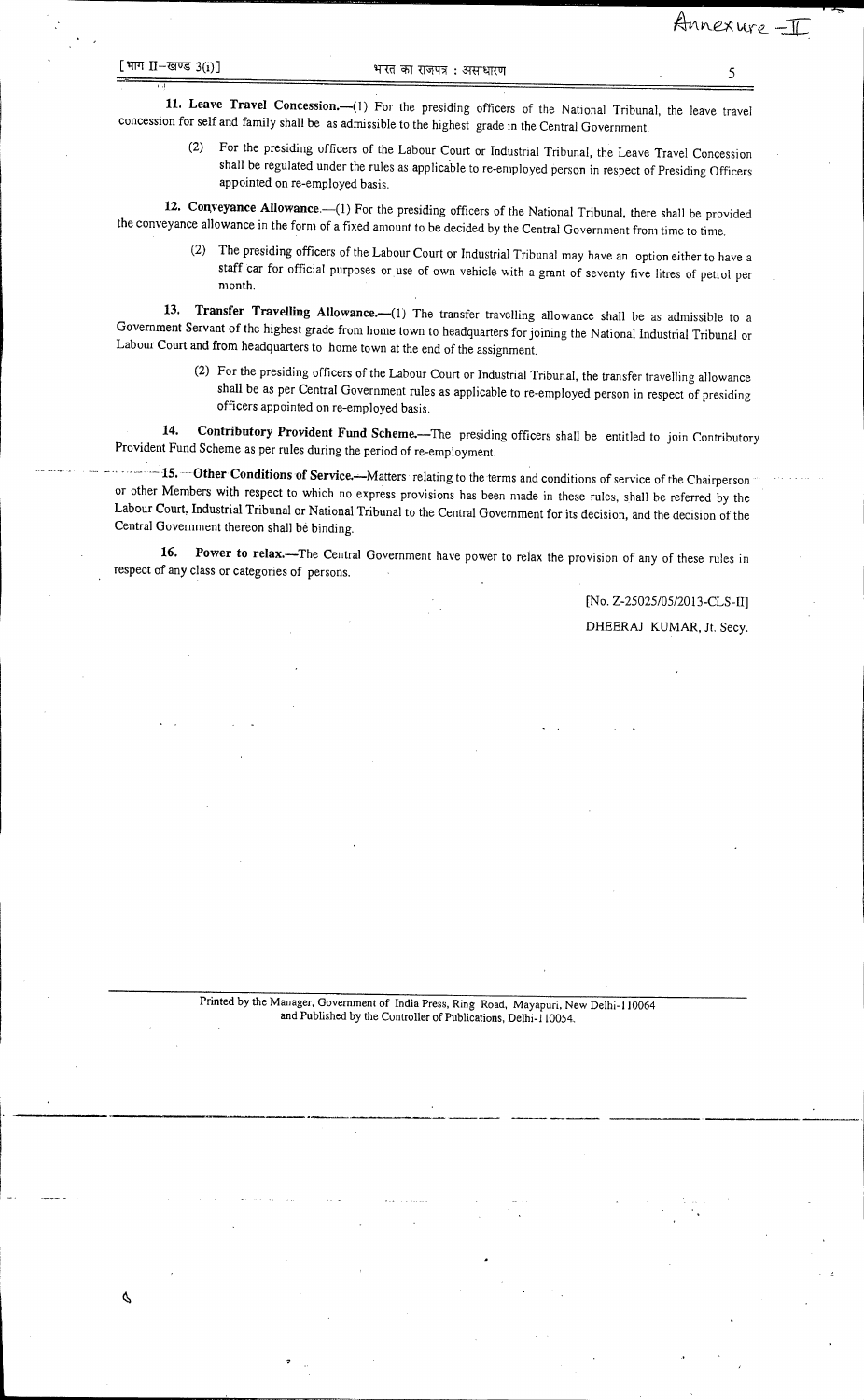## **Annexure-III**

Check-list for each judicial officer to be considered for the post of Presiding Officer, CGIT-cum-Labour Court, Chandigarh-II

Name of the Officer:

 $\boldsymbol{\zeta}$ 

| SI.            |                                                           |                     |
|----------------|-----------------------------------------------------------|---------------------|
|                | Document                                                  | Status of enclosure |
| No.            |                                                           | of document         |
|                |                                                           |                     |
|                |                                                           | – Yes               |
|                |                                                           | N.<br>$-$ No        |
|                |                                                           | NA - Not Applicable |
| $\mathbf{1}$   | Copies of Annual Confidential Reports of the officer      |                     |
|                | during the last five years                                |                     |
|                |                                                           |                     |
| $\overline{2}$ | Vigilance clearance of the officer                        |                     |
|                |                                                           |                     |
| 3              | Integrity certificate of the officer                      |                     |
| 4              | Annexure-IV                                               |                     |
|                | (Proforma for Bio-Data of the Officer)                    |                     |
|                |                                                           |                     |
| 5              | Annexure-V                                                |                     |
|                | (Proforma for ACR Gradings for the last five years of the |                     |
|                | Officer)                                                  |                     |

(Sign and Seal of the Registrar General of the concerned High Court)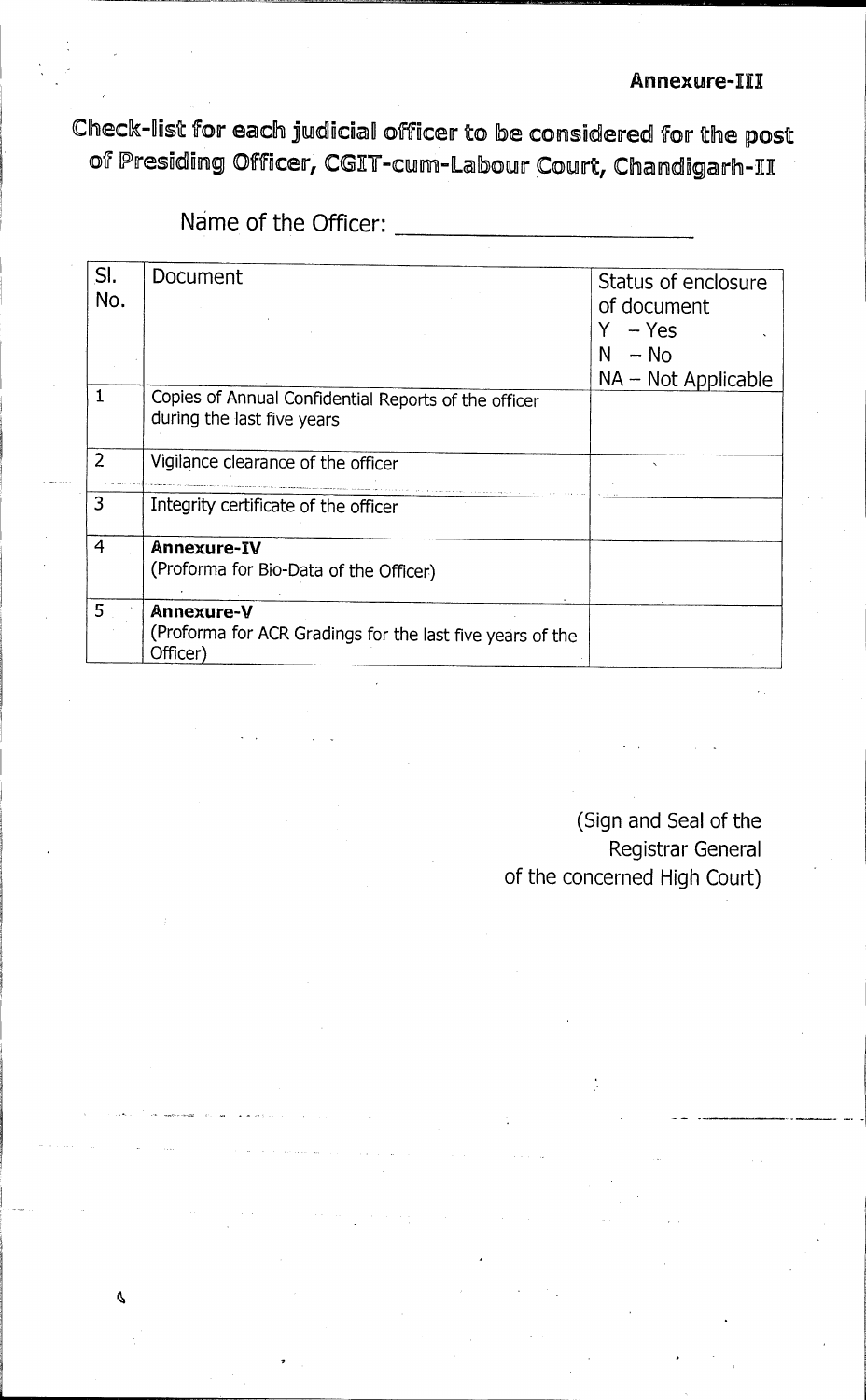# Proforma for Bic-data (to be filled by the judicial officer concerned)

| 1. | Name (in full)                               |                                                                                                                                                                                                                                                           |  |  |  |  |
|----|----------------------------------------------|-----------------------------------------------------------------------------------------------------------------------------------------------------------------------------------------------------------------------------------------------------------|--|--|--|--|
| 2. | Date of Birth                                |                                                                                                                                                                                                                                                           |  |  |  |  |
| 3. |                                              | <b>Educational Qualification</b>                                                                                                                                                                                                                          |  |  |  |  |
| 4. |                                              | Particulars of Service in brief with dates of<br>each appointment held from the level of<br>Additional District Judge or equivalent post<br>(In Chronological Order)<br>(Note: Experience with regard to Labour<br>matters may be specifically mentioned) |  |  |  |  |
| 5. | <b>Details</b>                               | Name of the last/current post                                                                                                                                                                                                                             |  |  |  |  |
|    | in<br>respect<br>of last/<br>current<br>post | Date of appointment to<br>last/current post<br>Date of retirement<br>Scale of pay                                                                                                                                                                         |  |  |  |  |
|    | held i                                       | Last pay drawn                                                                                                                                                                                                                                            |  |  |  |  |
| 6. | Address for communication                    |                                                                                                                                                                                                                                                           |  |  |  |  |
| 7. | Phone no.                                    | (Office)<br>(Residential)<br>(Mobile)                                                                                                                                                                                                                     |  |  |  |  |
| 8. | E-mail address                               |                                                                                                                                                                                                                                                           |  |  |  |  |

Date: Executive Contract Contract Contract Contract Contract Contract Contract Contract Contract Contract Contract Contract Contract Contract Contract Contract Contract Contract Contract Contract Contract Contract Contract

 $\sim$   $\epsilon$ 

Place: Name: Name: Name: Name: Name: Name: Name: Name: Name: Name: Name: Name: Name: Name: Name: Name: Name: Name: Name: Name: Name: Name: Name: Name: Name: Name: Name: Name: Name: Name: Name: Name: Name: Name: Name: Name:

 $\bar{\mathbf{Q}}$